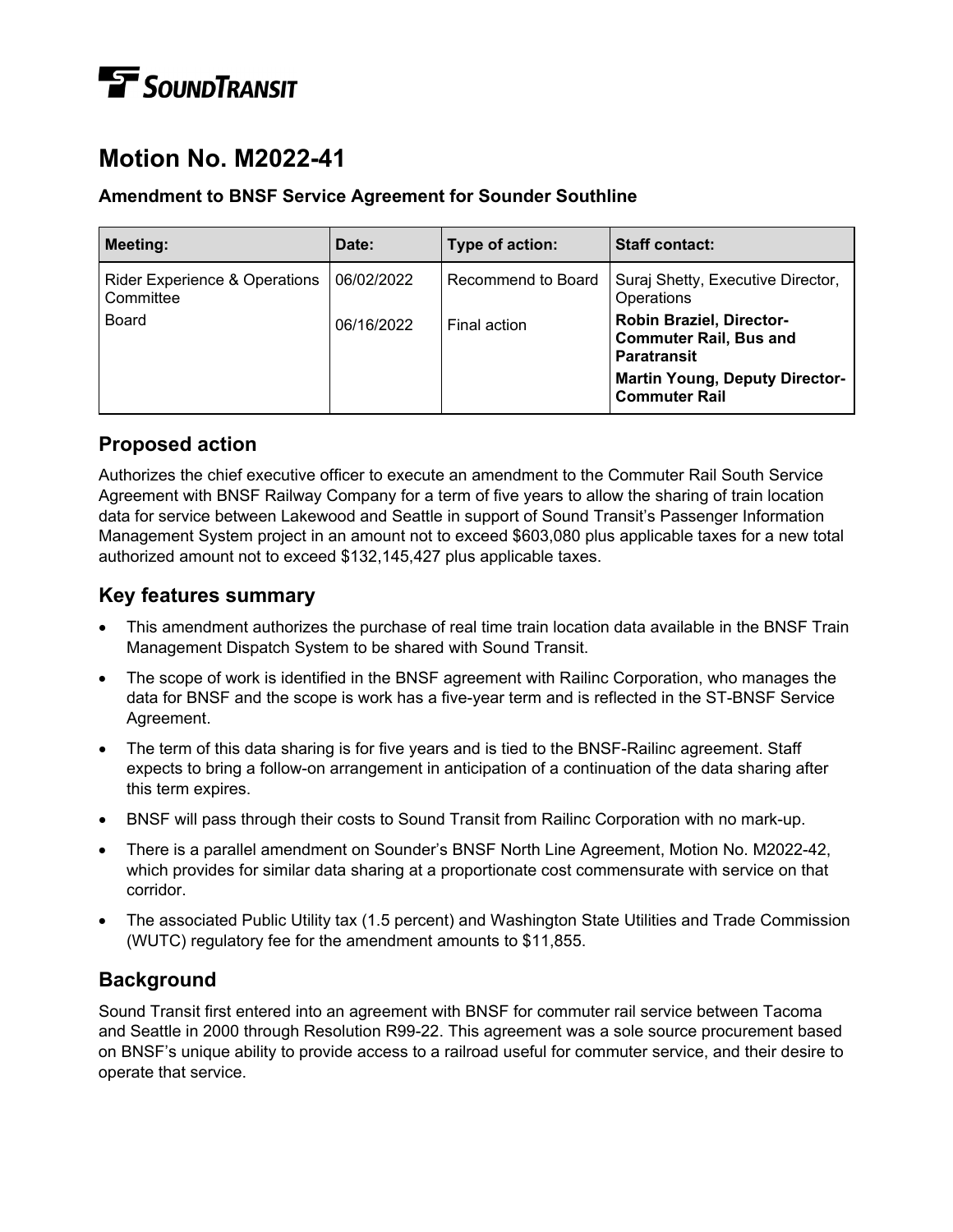The agreement provided for a 40-year term, which expires in 2040. Amendments through the years have been executed for allowing additional service, for extending the service area to include the Lakewood Subdivision, and to incorporate Positive Train Control (PTC).

Sound Transit is currently operating reduced service on the corridor, in response to reduced ridership associated with the pandemic. Current plans would restore Sounder service from 12 to 13 daily round trips sometime by 2023. The agreed to scope of work and amount will be unchanged regardless of the number of trains operated.

BNSF is the operator, dispatcher, and owner of the right-of-way for both the Seattle-to-Everett Sounder segment and the Seattle-to-Tacoma Sounder segment.

This amendment will provide Sound Transit access to live train location data, provided to BNSF through Railinc Corporation, in order for ST's Passenger Information Management System (PIMS) to give customers real time train location data.

### **Fiscal information**

This action will amend the current contract by \$614,935 (including taxes) for a new total authorized contract amount not to exceed \$136,663,923 (including taxes). This contract action includes funding from both the Passenger Information Management System budget and the Operations Department budget.

The authorized project allocation for the Passenger Information Management System project is \$49,575,848. Within the construction phase, \$36,319,573 has been allocated in the phase for system integration. This action would commit additional \$257,040 to this phase and leave an uncommitted budget balance of \$3,227,517.

The Operations department spend for \$357,895 (including taxes) will be funded from the Purchased Transportation category budget which has an annual operating budget of \$218,972,628, of which a total of \$35,604 is estimated to be spent from this action in 2022 and is currently within the agency's budget authority. After approval of this action, the remaining annual budget will be used to fund other department expenditures anticipated in the 2022 annual budget.

Funding for the additional years of the contract will be included in future annual budget requests.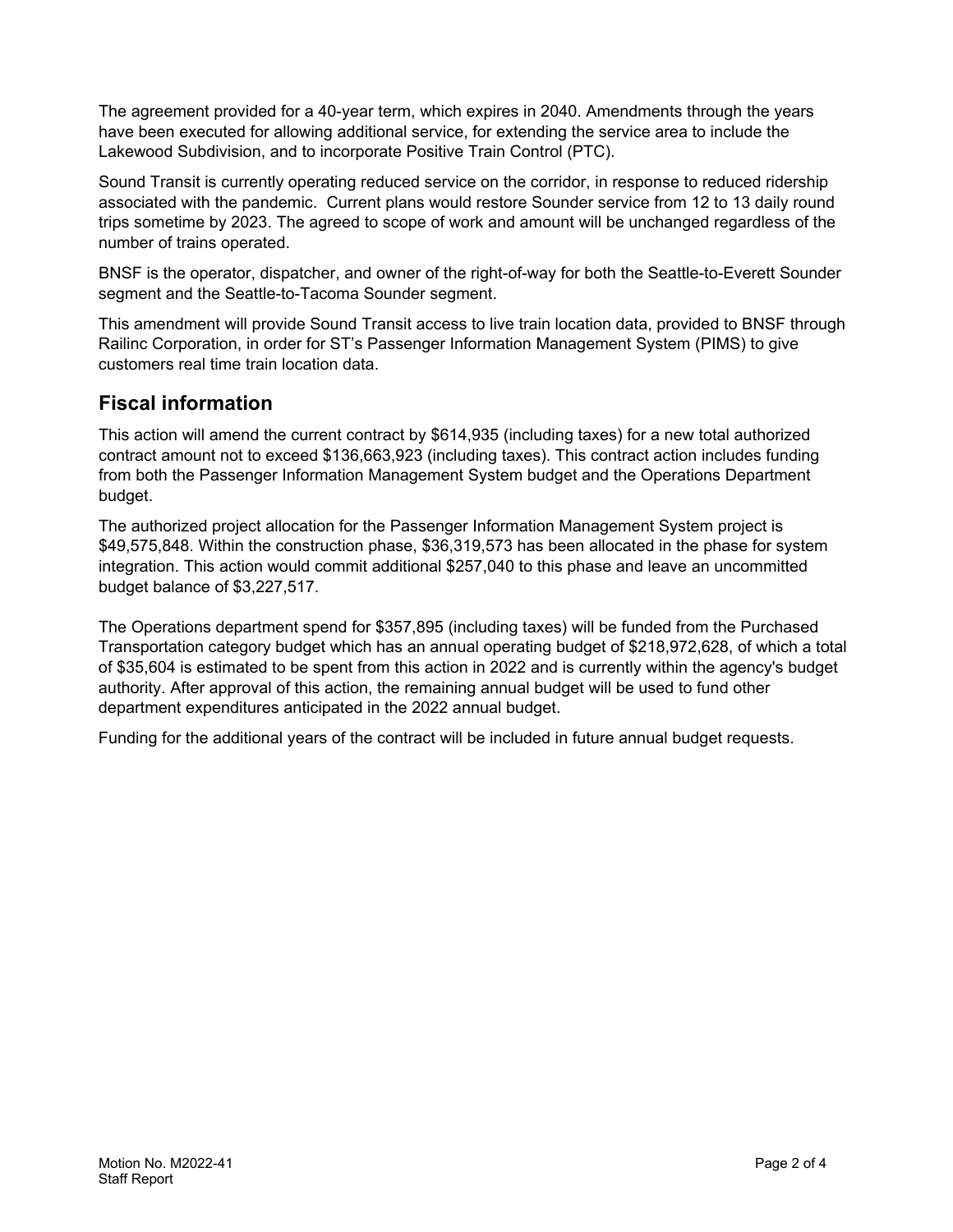#### **BNSF South Rail Service Agreement**

(in thousands)

| <b>Contract Detail</b>                     | <b>Board</b><br>Approvals to<br><b>Date</b> | <b>Current</b><br>Approved<br><b>Contract</b><br><b>Status</b> | <b>Proposed</b><br><b>Action</b> | <b>Proposed</b><br><b>Total for</b><br><b>Board</b><br>Approval |
|--------------------------------------------|---------------------------------------------|----------------------------------------------------------------|----------------------------------|-----------------------------------------------------------------|
| Aareement                                  | \$131,542                                   | \$131,542                                                      | \$603                            | \$132,145                                                       |
| <b>Contingency Amount</b>                  |                                             |                                                                |                                  |                                                                 |
| <b>Total Contract (with contingency)</b>   | \$131,542                                   | \$131,542                                                      | \$603                            | \$132,145                                                       |
| Estimated Utility/WUTC Taxes               | 4,507                                       | 4.507                                                          | 12                               | 4,518                                                           |
| <b>Total Contract (with estimated tax)</b> | \$136,049                                   | \$136,049                                                      | \$615                            | \$136,664                                                       |
| <b>Percent Contingency</b>                 | 0%                                          | $0\%$                                                          | 0%                               | 0%                                                              |

#### **Passenger Information Management System**

| <b>Project Phase</b>           | Authorized<br><b>Project</b><br><b>Allocation</b> | <b>Board</b><br><b>Approvals</b> | <b>This Action</b> | <b>Board</b><br>Approved<br><b>Plus Action</b> | Uncommitted /<br>(Shortfall) |
|--------------------------------|---------------------------------------------------|----------------------------------|--------------------|------------------------------------------------|------------------------------|
| Operations & Maintenance       | \$7,431                                           | \$3,743                          |                    | \$3,743                                        | \$3,688                      |
| <b>Agency Administration</b>   | 2,340                                             | 148l                             |                    | 148                                            | 2,192                        |
| <b>Preliminary Engineering</b> |                                                   |                                  |                    |                                                |                              |
| <b>Third Parties</b>           |                                                   |                                  |                    |                                                |                              |
| Construction                   | 39.804                                            | 36,320                           | 257                | 36.577                                         | 3,228                        |
| <b>Total Current Budget</b>    | \$49,576                                          | \$40,211                         | \$257              | \$40,468                                       | \$9,108                      |

#### **Notes:**

Board Approvals = Committed To-Date + Contingency as of May 2022 and includes pending Board actions.

 For detailed project information, see page 182 in the 2022 Financial Plan & Adopted Budget. The budget amount above reflects the adopted authorized project allocation.

#### **Operations Department**

|  | <b>Cost Category</b>                     | 2022 Annual<br>Operating<br>Budget <sup>1</sup> | <b>YTD</b><br><b>Actuals</b> | <b>This Action</b><br>(2022 Only) | <b>YTD Actuals</b><br><b>Plus Action</b><br>(2022 Only) | Remaining<br>Annual<br>Operating<br><b>Budget</b> |
|--|------------------------------------------|-------------------------------------------------|------------------------------|-----------------------------------|---------------------------------------------------------|---------------------------------------------------|
|  | Salaries and Benefits                    | \$39,718                                        | \$6,502                      |                                   | \$6,502                                                 | \$33,216                                          |
|  | Services                                 | 47,942                                          | 7,403                        |                                   | 7,403                                                   | 40,539                                            |
|  | <b>Materials and Supplies</b>            | 12,968                                          | 3,518                        |                                   | 3,518                                                   | 9,450                                             |
|  | Utilities                                | 8,771                                           | 2,153                        |                                   | 2,153                                                   | 6,619                                             |
|  | Taxes                                    | 3,220                                           | 347                          |                                   | 347                                                     | 2,873                                             |
|  | <b>Purchased Transportation Services</b> | 218,973                                         | 53,968                       | 36                                | 54.004                                                  | 164,969                                           |
|  | Miscellaneous                            | 413                                             | 40                           |                                   | 40                                                      | 373                                               |
|  | Leases and Rentals                       | 1.099l                                          | 264                          |                                   | 264                                                     | 835                                               |
|  | <b>Total Annual Operating Budget</b>     | \$333,104                                       | \$74,193                     | \$36                              | \$74,229                                                | \$258,875                                         |

#### **Notes:**

 $12022$  Annual Operating Budget is located on page 71 of the 2022 Financial Plan & Adopted Budget book.

The additional cost of this action to the financial plan projection in YOE\$ is \$346,000 through 2026. If extended through 2046, the estimated additional cost increases to \$2.9M in YOE\$. The impact of this cost increase on remaining agency debt capacity is a reduction of .02% in the minimum year. This is a negligible impact on agency affordability and does not impact the affordability of the finance plan.

### **Disadvantaged and small business participation**

Not applicable to this action.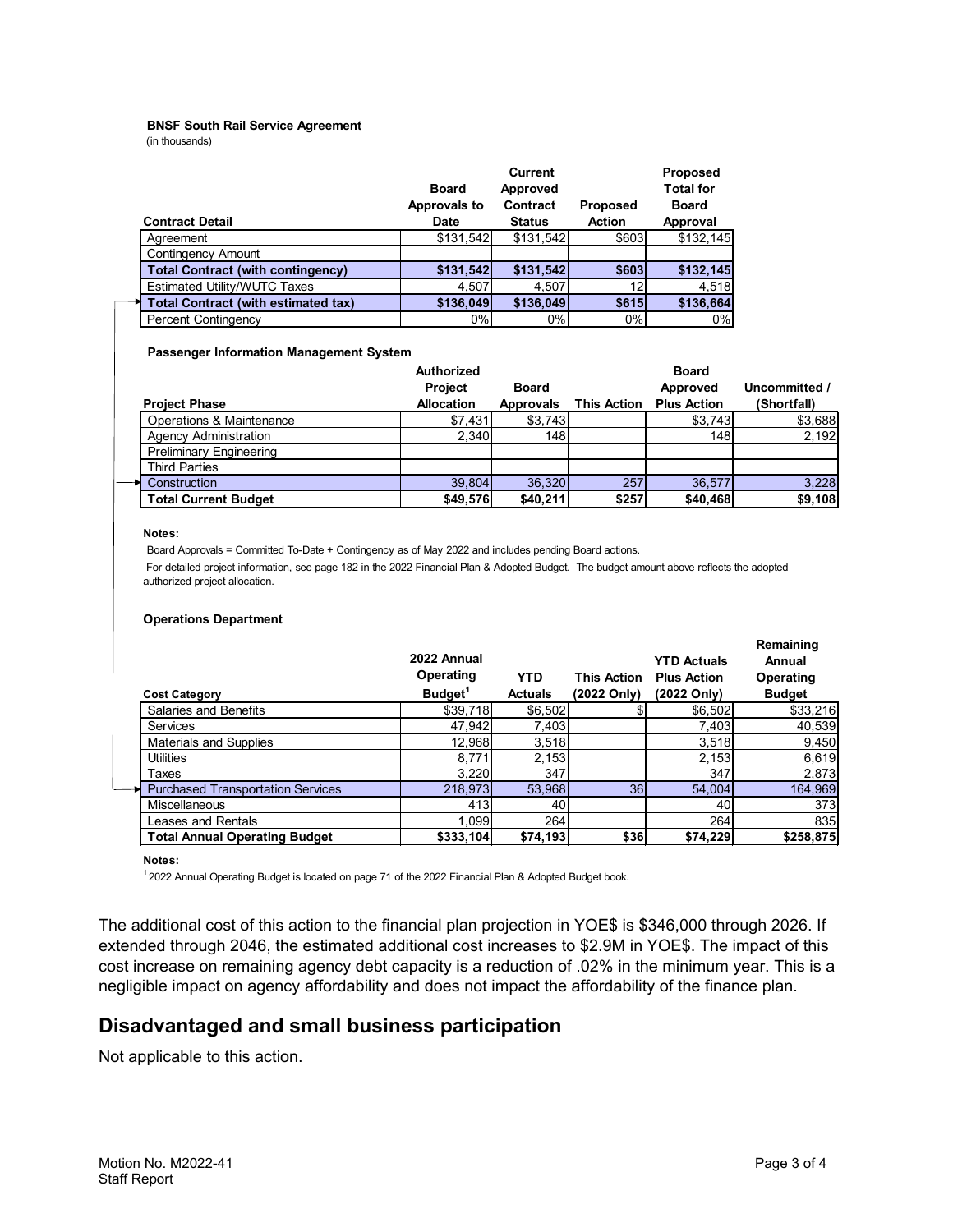### **Public involvement**

Not applicable to this action.

### **Time constraints**

A one month delay would not significantly impact Sounder operations.

### **Prior Board/Committee actions**

Motion No. M2019-117: Authorized the chief executive officer to execute an amendment to the Commuter Rail Service Agreement with the BNSF Railway Company to incorporate changes related to the south line service agreement scope of work for Positive Train Control.

Motion No. M2016-54: Authorized the chief executive officer to execute amendments to the Commuter Rail Service Agreement (Seattle to Nisqually), the Joint Use Agreement (Seattle to Tacoma), the Commuter Rail North Service Agreement, and the Joint Use Agreement (Everett to Seattle), all with the BNSF Railway Company, to adjust insurance provisions to reflect the passenger rail liability cap increase under federal law.

Motion No. M2015-106: Authorized the chief executive officer to execute an amendment to the Commuter Rail Service Agreement with the BNSF Railway Company to incorporate changes related to the south line service agreement including the extension of service to Lakewood on Sound Transit rightof-way and the implementation of positive train control.

Motion No. M2010-71: Authorized the chief executive officer to execute an amendment to the Commuter Rail Service Agreement with The BNSF Railway Company for the operation of Sounder commuter rail service between Seattle and Lakewood to add four additional Sounder commuter rail weekday round trips.

Motion No. M2007-98: Authorized the chief executive officer to execute an amendment to the BNSF Railway Company Service Agreement for Sounder commuter rail for the Seattle to Tacoma Corridor to permit up to six round trips before completion of Phase 2 railroad improvements under the BNSF Railway Company Construction Agreement.

Motion No. M2003-136: Authorized the Chief Executive Officer to execute a First Amendment to the Commuter Rail Service Agreement between the Central Puget Sound Regional Transit Authority and the Burlington Northern Santa Fe Railway Company.

Motion No. M2003-135: Authorizing the chief executive officer to execute a Joint Use Agreement between the Central Puget Sound Regional Transit Authority and the Burlington Northern and Santa Fe Railway Company for Tacoma to Nisqually Railroad right-of-way and properties.

Resolution No. R99-22: Authorized the Executive Director to execute two contracts with The Burlington Northern and Santa Fe Railway (BNSF), each to be substantially in accordance with the basic terms for such agreements set forth in the Background and Comments attached hereto as Exhibit A. The first is a long-term contract that will provide for BNSF to operate Sounder commuter rail service between Seattle and Tacoma (Operating Agreement). The second is a contract that will specify agreed-upon capital improvements on and around BNSF's existing railroad right-of-way, and provide for BNSF to construct those improvements and for Sound Transit to contribute approximately \$200 million and other public authorities to contribute approximately \$70 million to the cost of such construction (Construction Agreement).

#### **Environmental review –** KH 5/16/22

**Legal review –** JW 5/26/22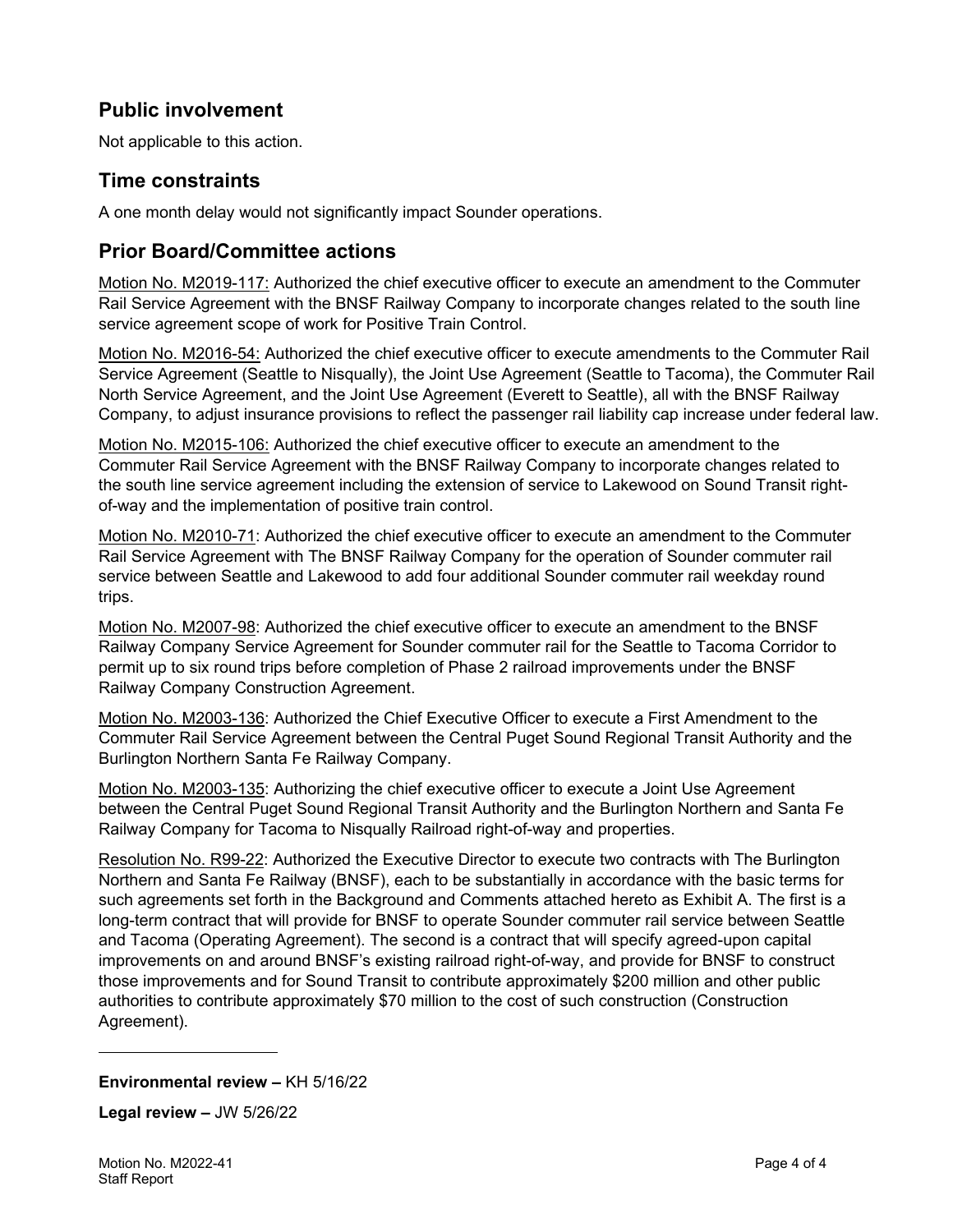# **TE** SOUNDTRANSIT

## **Motion No. M2022-41**

A motion of the Board of the Central Puget Sound Regional Transit Authority authorizing the chief executive officer to execute an amendment to the Commuter Rail South Service Agreement with BNSF Railway Company for a term of five years to allow the sharing of train location data for service between Lakewood and Seattle in support of Sound Transit's Passenger Information Management System project in an amount not to exceed \$603,080 plus applicable taxes for a new total authorized amount not to exceed \$132,145,427 plus applicable taxes.

### **Background**

Sound Transit first entered into an agreement with BNSF for commuter rail service between Tacoma and Seattle in 2000 through Resolution R99-22. This agreement was a sole source procurement based on BNSF's unique ability to provide access to a railroad useful for commuter service, and their desire to operate that service.

The agreement provided for a 40-year term, which expires in 2040. Amendments through the years have been executed for allowing additional service, for extending the service area to include the Lakewood Subdivision, and to incorporate Positive Train Control (PTC).

Sound Transit is currently operating reduced service on the corridor, in response to reduced ridership associated with the pandemic. Current plans would restore Sounder service from 12 to 13 daily round trips sometime by 2023. The agreed to scope of work and amount will be unchanged regardless of the number of trains operated.

BNSF is the operator, dispatcher, and owner of the right-of-way for both the Seattle-to-Everett Sounder segment and the Seattle-to-Tacoma Sounder segment.

This amendment will provide Sound Transit access to live train location data, provided to BNSF through Railinc Corporation, in order for ST's Passenger Information Management System (PIMS) to give customers real time train location data.

This amendment authorizes the purchase of real time train location data available in the BNSF Train Management Dispatch System to be shared with Sound Transit. The scope of work is identified in the BNSF agreement with Railinc Corporation, who manages the data for BNSF and the scope is work has a five-year term and is reflected in the ST-BNSF Service Agreement.

The term of this data sharing is for five years and is tied to the BNSF-Railinc agreement. Staff expects to bring a follow-on arrangement in anticipation of a continuation of the data sharing after this term expires. BNSF will pass through their costs to Sound Transit from Railinc Corporation with no mark-up.

There is a parallel amendment on Sounder's BNSF North Line Agreement, Motion No. M2022-42, which provides for similar data sharing at a proportionate cost commensurate with service on that corridor. The associated Public Utility tax (1.5 percent) and Washington State Utilities and Trade Commission (WUTC) regulatory fee for the amendment amounts to \$11,855.

### **Motion**

It is hereby moved by the Board of the Central Puget Sound Regional Transit Authority that the chief executive officer is authorized to execute an amendment to the Commuter Rail South Service Agreement with BNSF Railway Company for a term of five years to allow the sharing of train location data for service between Lakewood and Seattle in support of Sound Transit's Passenger Information